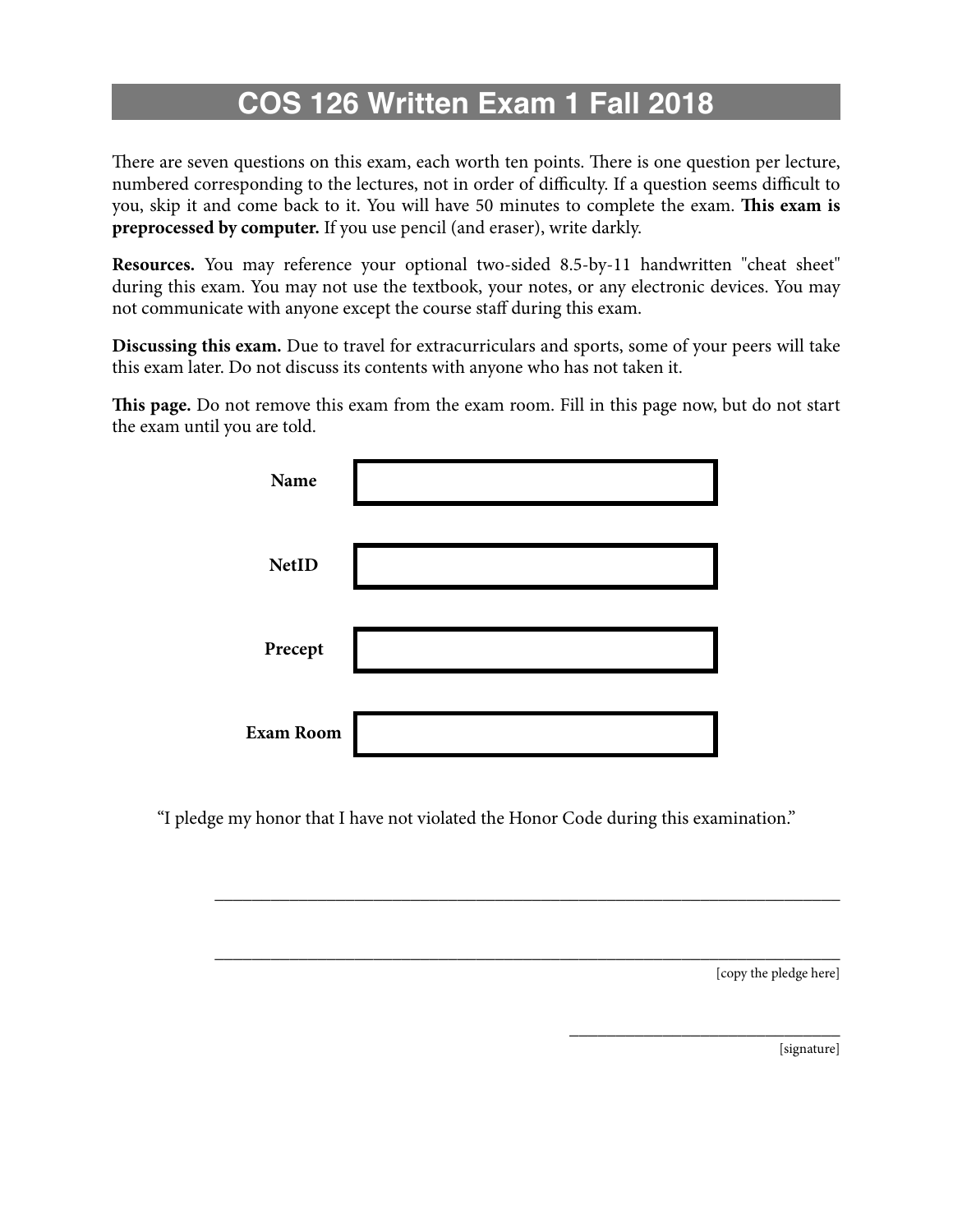Q1a. Types and Casts. Put the letter to left of each line that gives the value printed (or represents the indicated error). A letter may be used more than once (and some not at all).

| StdOut.println("4" * 4);            | A | 1234                  |
|-------------------------------------|---|-----------------------|
|                                     | В | 64                    |
| StdOut.println $(1 + 63.0)$ ;       | C | 4444                  |
| StdOut.println((int) $32.0 + 32$ ); | D | 64.0                  |
|                                     | Е | 334                   |
| StdOut.println(1 + 2 + 3 + $"4")$ ; | F | 163.0                 |
|                                     | G | compile-time<br>error |
| StdOut.println( $64 +$ "." + 0);    | Н | run-time<br>error     |

Q1b. Terminology. Put the letter to left of each definition that identifies the term defined. No letter may be used more than once.

|   |                                                          |   | literal              |
|---|----------------------------------------------------------|---|----------------------|
|   | A set of values and a set of operations on those values. | В | declaration          |
|   | A programming-language representation of a value.        | C | variable             |
|   |                                                          |   | data type            |
|   | A programming-language representation of a type.         | Е | assignment           |
|   |                                                          | F | algorithm            |
|   | A statement that associates a variable with a type       | G | identifier           |
| Е | A statement that associates a value with a variable      | н | none of the<br>above |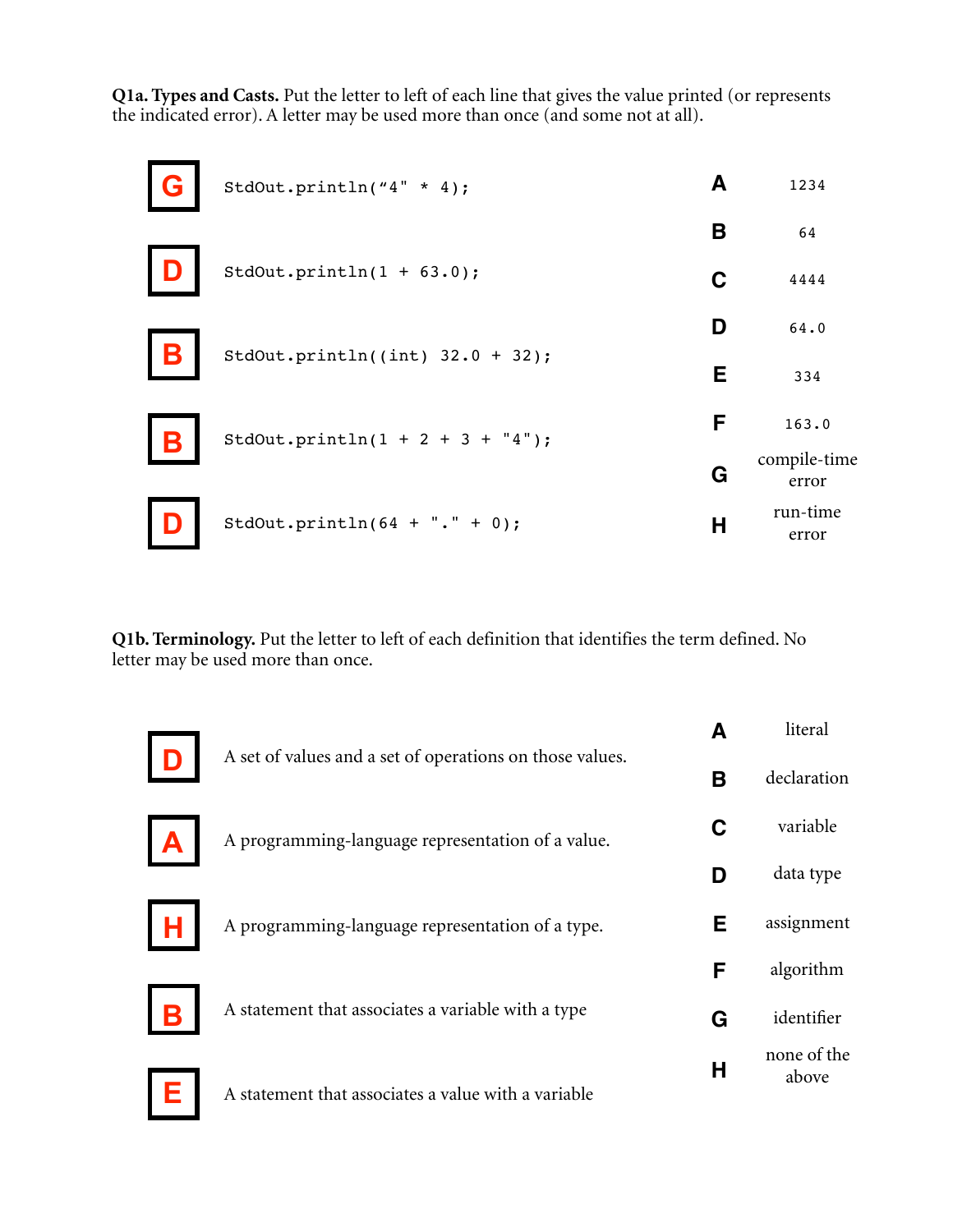**Q2. Loops and conditionals.** Consider the following Java code fragment:

```
int count = 0for (int i = 0; i < N; i^{++})
   if (((i/10) \; 8 \; 2) == 1) count++;
 StdOut.println(count);
```
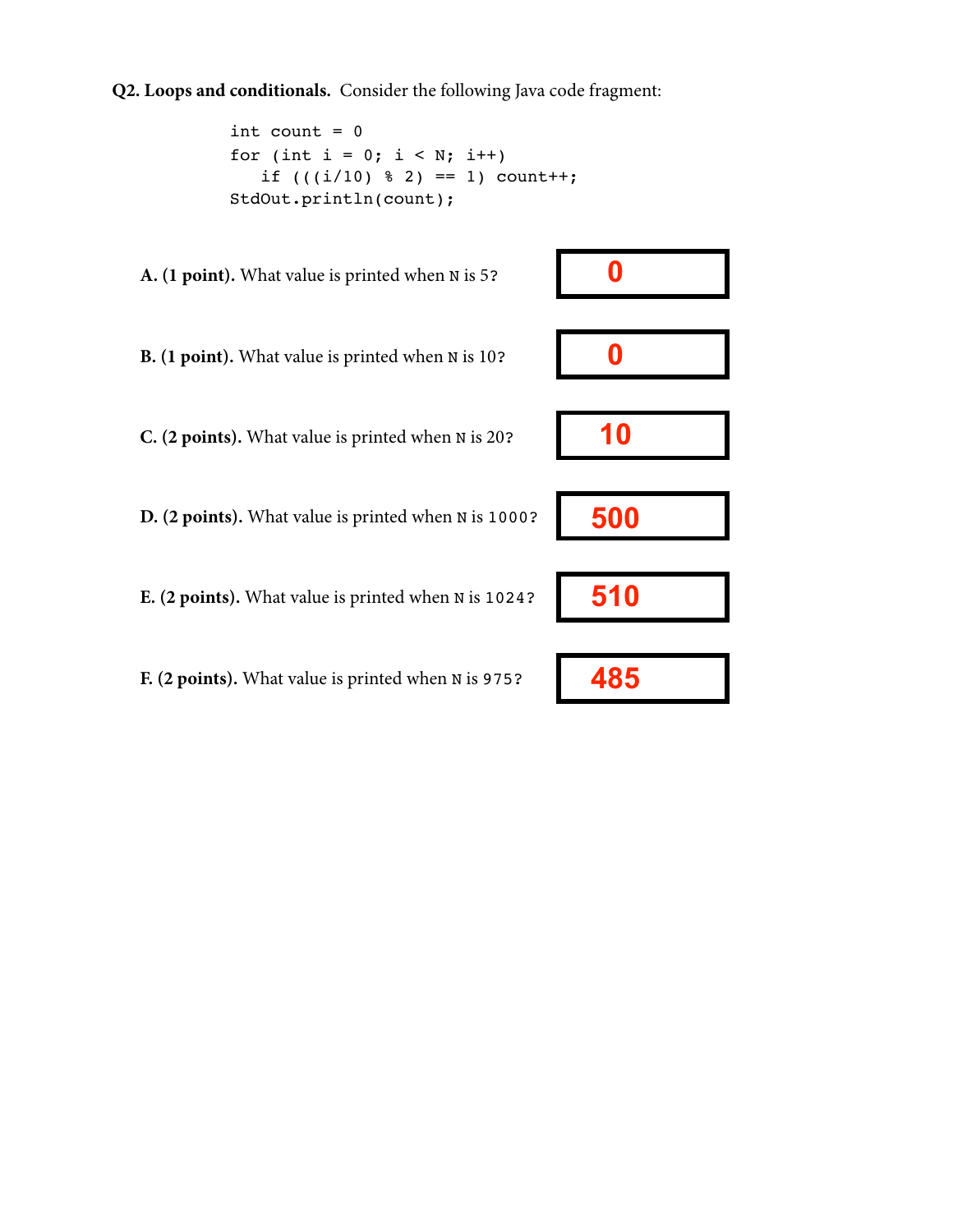**A. (3 points)** In the box below, write one line of Java code that creates a 3-by-3-by-3 (threedimensional) array named a of int values and initializes them each to the value 0.



**B. (7 points)** Indicate whether each of the following statements about Java arrays are true or false by writing **T** or **F** respectively in the box to its lef.



Creating a Java array takes time proportional to its length.



If a, b, and c are arrays of length N, the statement  $c = a + b$  is equivalent to the statement for  $(i = 0; i < N; i++)$  c[i] = a[i] + b[i].



Once a one-dimensional array has been created and initialized, you can refer to the first element in the array with the code  $a[0]$ .



Java arrays enable programmers to mix diferent types of data in the same data structure.



It is reasonable for a programmer to expect that the time taken to access an element using its index is independent of the array length.



If a and b are arrays of the same length, then the code  $a = b$  copies each element of b to the corresponding position in a.



The number of items in an array a is  $a$ . length  $-1$ .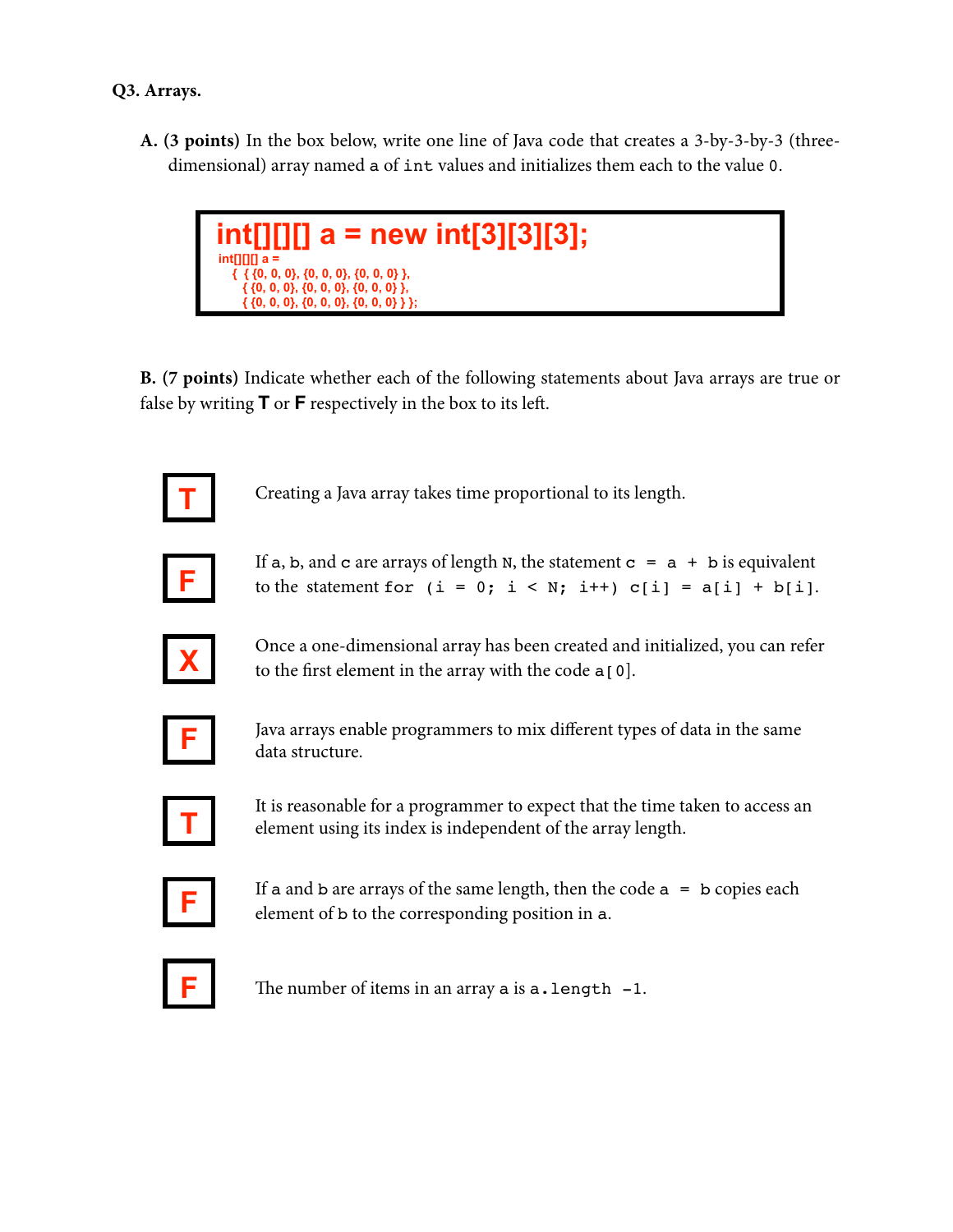**Q4. I/O.** Consider the following Java program, which has no purpose other than to test your understanding of standard input and standard output:

```
public class Q4
{
    public static void main(String[] args)
    {
        while (!StdIn.isEmpty())
         {
           int N = \text{StdIn}.\text{readInt}();
           int sum = 0;
           for (int i = 0; i < N; i++)
                if (!StdIn.isEmpty())
                    sum += StdIn.readInt();
            StdOut.print(sum + " ");
         }
        StdOut.println();
     }
}
```
Suppose that the file dataQ4 contains "1 2 3 4 5 6 7 8 9". In the box to the left of each command, write the output that it produces. For brevity, we say "java" which you may read as "java-introcs". If the command results in an error or produces no output, write **NONE**.

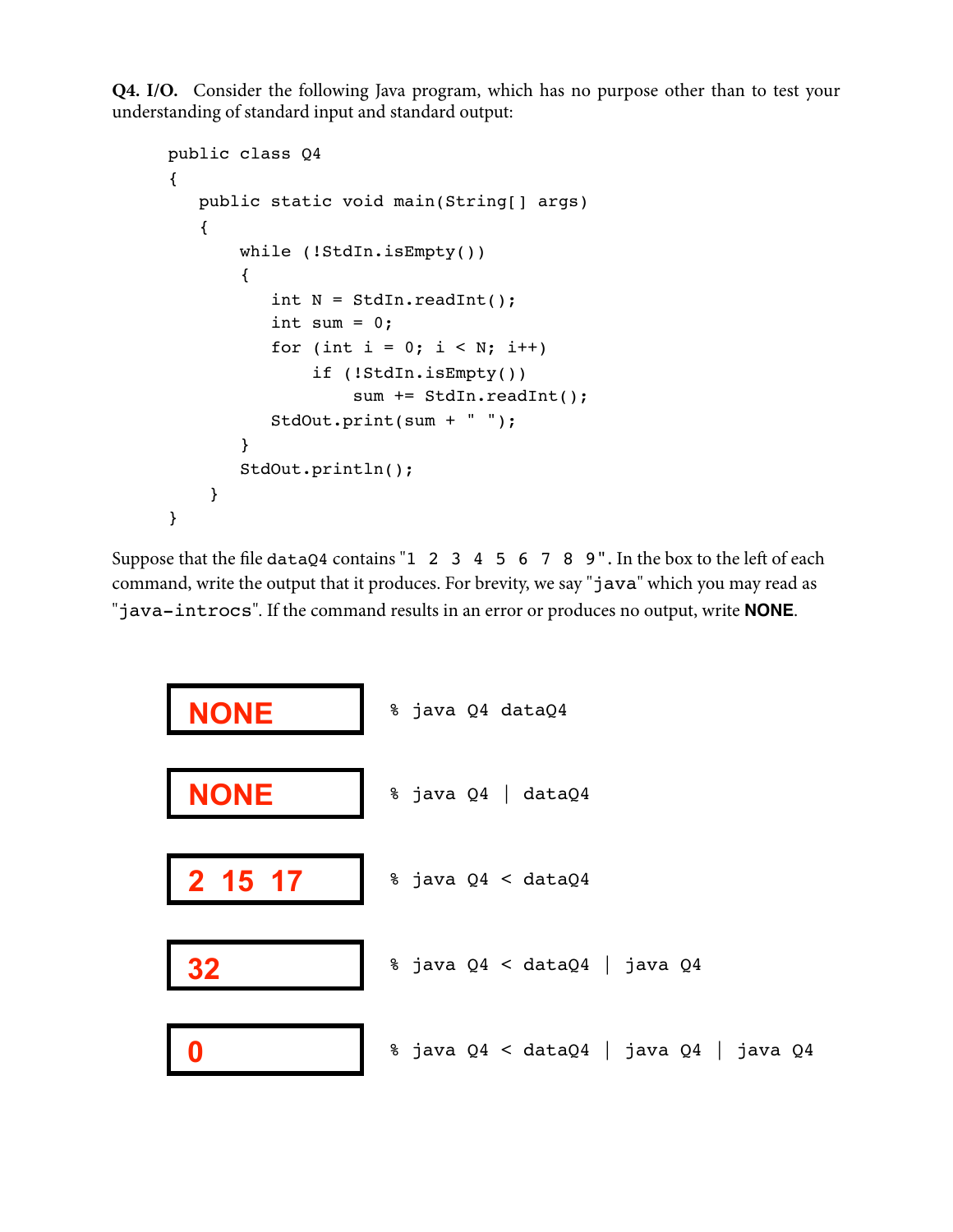**Q5. Functions.** Our task is to develop a function for computing the absolute value of each of the elements in a 1-dimensional array of int values. For example, for the array  $\{1, -6, 2, -1\}$ the desired result is  $\{1, 6, 2, 1\}$ . The code below is a solution to this problem, with five snippets of code missing. Your task is to identify the code needed to complete this program. We explore two different design patterns.

```
public static ONE abs(int[] x)
\{int N = x.length;TWO
     for (int i = 0; i < N; i++)
         if (x[i] < 0)THREE
         FOUR
    FIVE
\mathcal{E}
```
A. (5 points) Suppose that the design is to modify the argument array to reflect the result. Using the table at right, fill in each box with the letter corresponding to the code that is needed to accomplish this.



**B.** (5 points) Suppose that the design is to return a new array that reflects the result. Again using the table at right, fill in each box with the letter corresponding to the code that is needed to accomplish this.



| Α            | return x;               |
|--------------|-------------------------|
| В            | return z;               |
| $\mathbf C$  | $x[i] = -x[i];$         |
| D            | int[] z;                |
| Е            | $z[i] = -x[i];$         |
| F.           | $int[] z = new int[];$  |
|              | $G$ new int[N]          |
| H            | $int[] z = new int[N];$ |
| $\mathbf{I}$ | else z[i] = $x[i]$ ;    |
| J            | void                    |
|              | K int                   |
| L            | int[]                   |
|              | <b>M</b> $x[i] = x[i];$ |
| N            | new int[]               |
| O.           | else z[i] = $-x[i]$ ;   |
| Ρ            | no code for this box    |
|              |                         |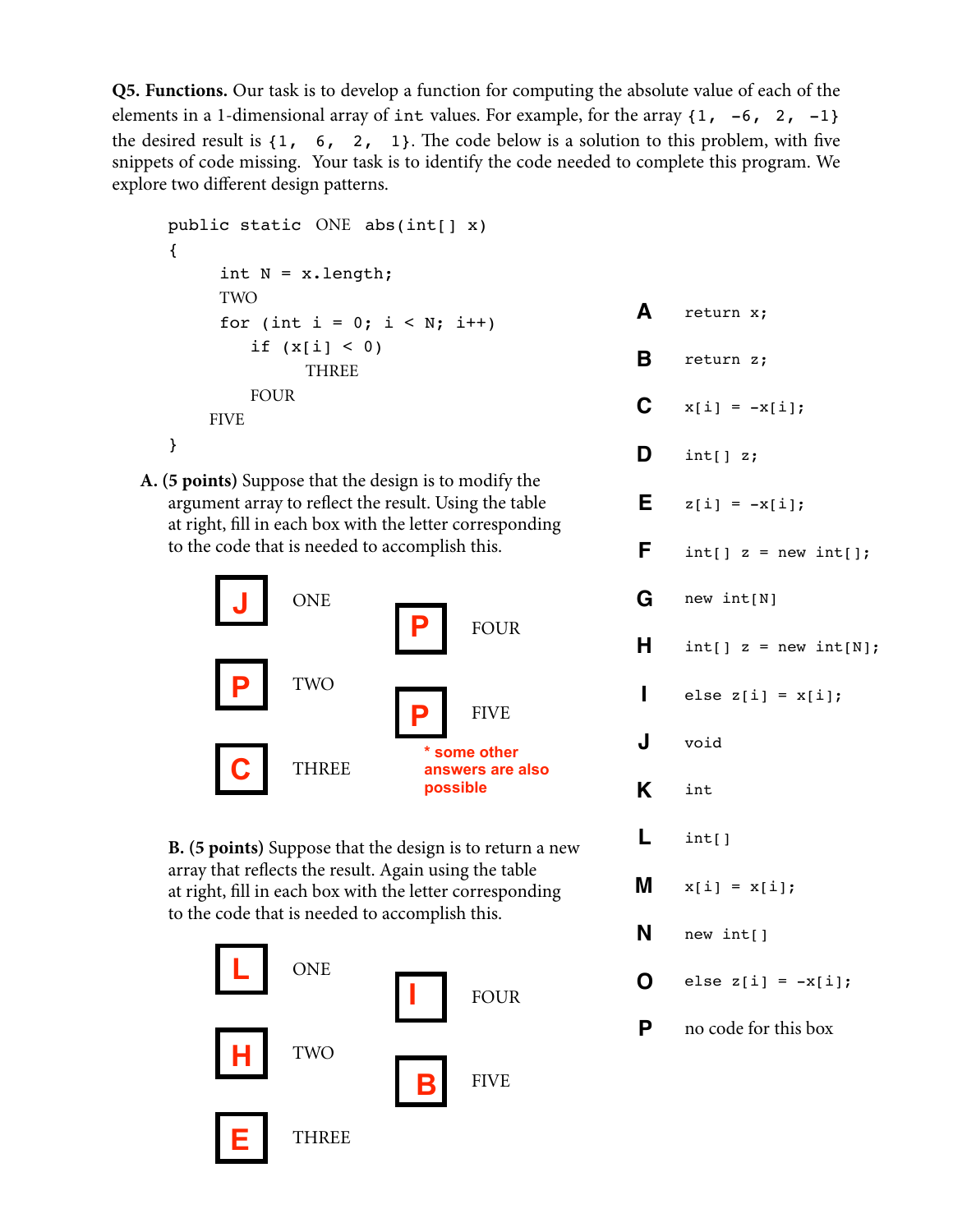**Q6. Recursion.** Consider the following recursive static method:

```
 static int f(int n)
 {
   if (n == 0) return 0;if (n == 1) return 0;
   if (n == 2) return 1;
   return f(n-1) + f(n-2) - f(n-3);
 }
```


| f(0) - 1 call     |
|-------------------|
| $f(1)$ - 1 call   |
| $f(2) - 1$ call   |
| $f(3) - 4$ calls  |
| $f(5) - 13$ calls |
| $f(6) - 25$ calls |
| $f(7) - 46$ calls |